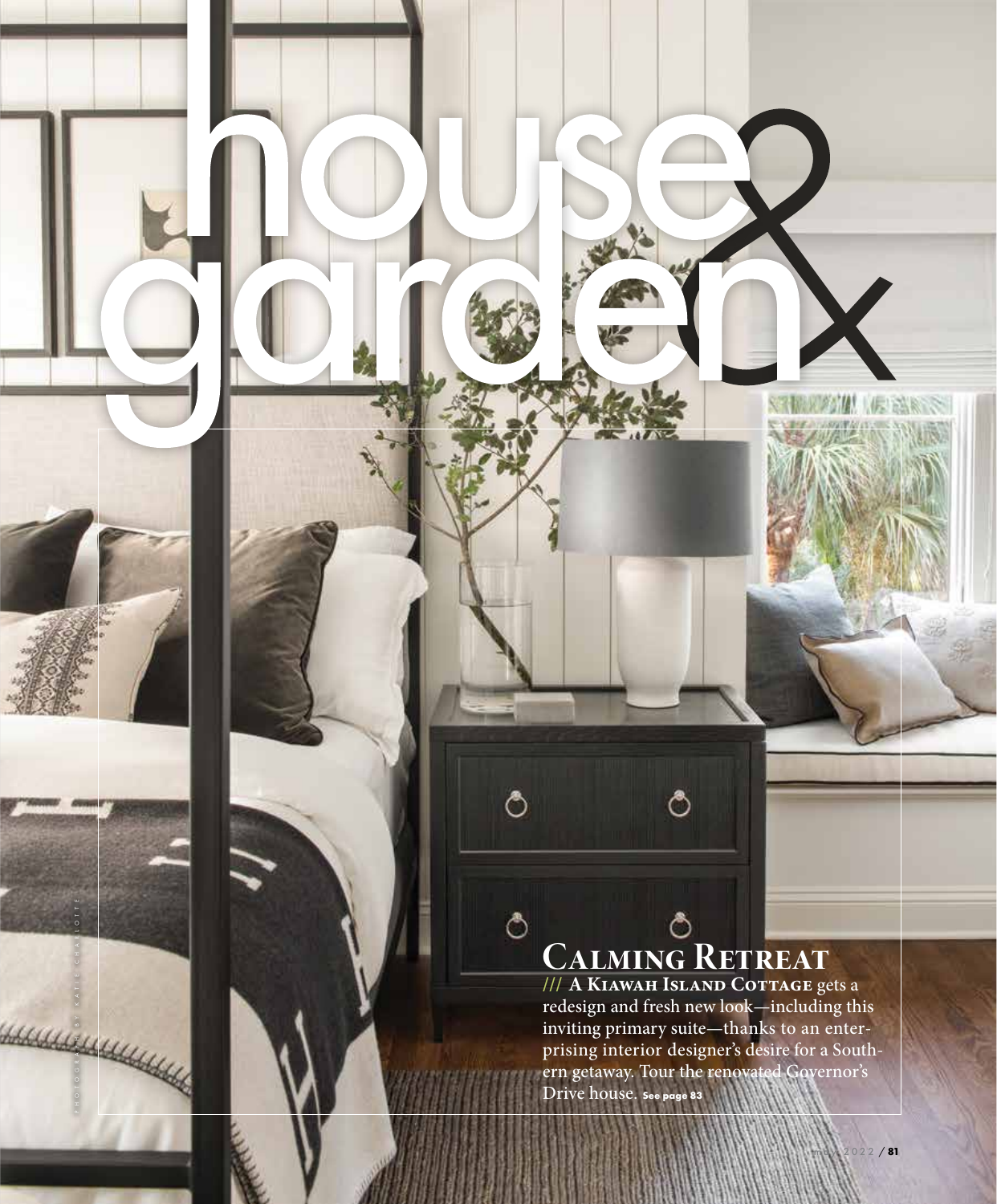There are few better ways to celebrate buying a new home than with a bottle of Champagne, but David Smith took it up a notch. He placed a cast-iron bathtub at the front door of his new cottage on Kiawah and filled it with bottles of Veuve Clicquot. "Kristin loves Veuve," he explains, "so, I painted the tub orange and stuck a giant decal of the label on the side." A tub full of her favorite bubbles and white balloons was a surprise, but the real shocker awaited inside.

When Kristin Peake, a sought-after interior designer and David's partner of eight years, opened the door to their new home, she found it was picture perfect inside. "For the first time in Kristin's career, she got to be the client and walk into a finished home," he notes. "I had thought I would have to spend the next week installing everything. But David and my team had done everything ahead of time. It was so amazing," says Kristin.

The couple purchased the two-story,





# Island Respite

*A busy interior designer finds work-life balance in a charming Kiawah cottage —written by* J e n n i f e r P a t t i s o n T u o h y /// *photographs by* Katie Charlotte

PHOTOGRAPH (EXTERIOR) COURTESY OF KRISTIN PEAKE INTERIORS

LIVE, WORK, PLAY: Kristin Peake and David Smith bought this Kiawah Island cottage in 2019 as both a retreat from their busy lives in Maryland and a Southern office for her interior design business. The project involved a complete renovation inside and out, including a new roof and front door; the addition of shutters and columns; and a gray, white, and charcoal exterior paint palette. Inside, the entryway (left) was reconfigured, adding a wall specifically designed to hang photographer Ben Ham's marsh scene on one side and a TV on the other.

three-bedroom cottage-style house on Governor's Drive in 2019 as a second home and a Southern office for her company, Kristin

#### house & garden



Peake Interiors. Based year-round in Chevy Chase, Maryland, where they are both from, they envisioned spending one week of every

*"My design aesthetic is very much coastal living, and Kiawah resonates with me. We were extremely fortunate because it couldn't have been more ideal timing." —Kristin Peake, homeowner*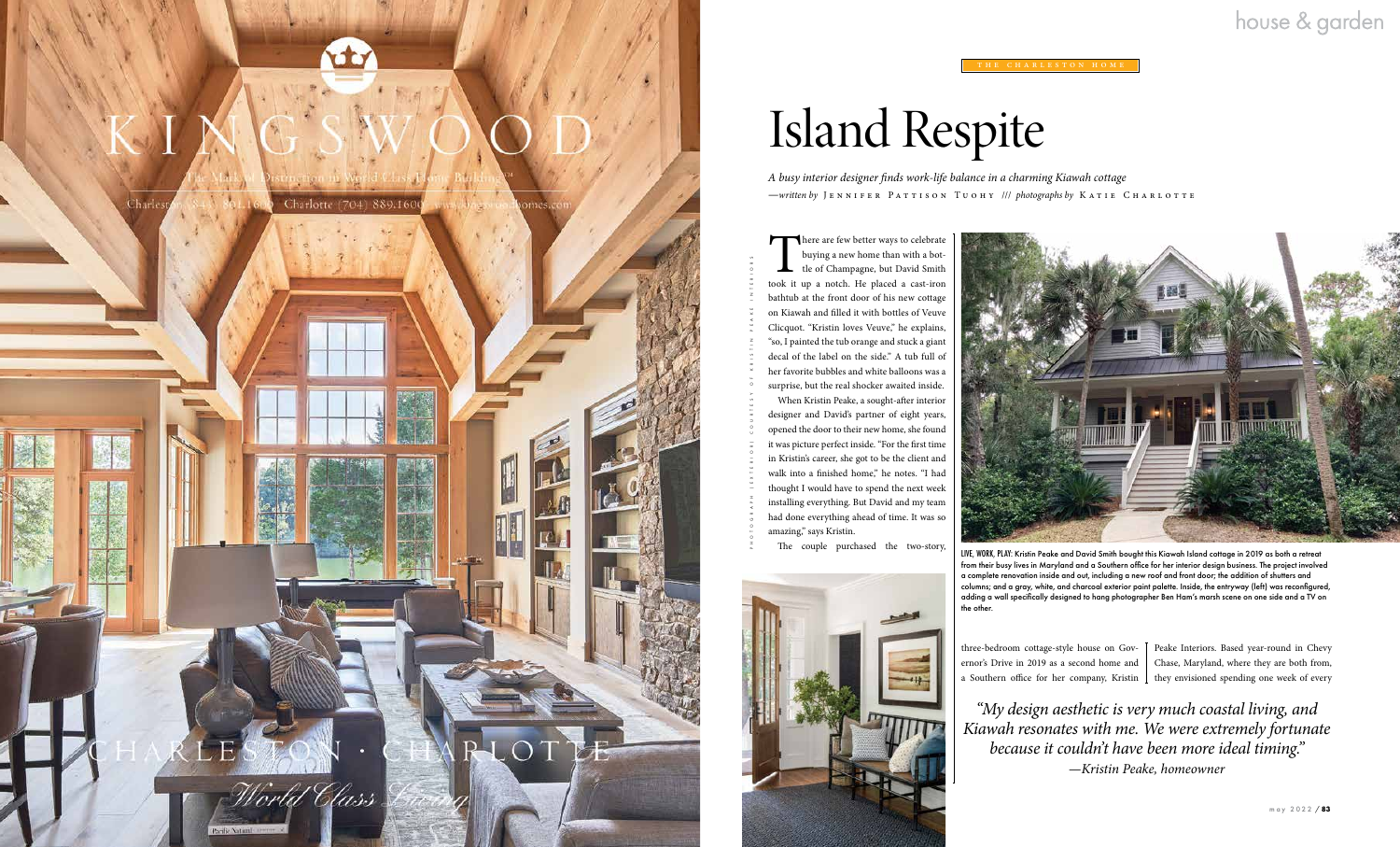#### house & garden





SHARED SPACE: The open plan on the first floor uses the "rooms within a room" concept, sectioning the spacious area into three separate spaces through a combination of furniture and rugs. In the living room, the fireplace and television are the focal point, surrounded by custom furniture pieces sourced by Kristin. The couple refinished the existing custom cabinets and painted them in Benjamin Moore's "Kendall Charcoal" to add a touch of drama. A bar cart (left) from Serena & Lily connects the living room with the adjoining dining area.

month on Kiawah and eventually moving there permanently. "Originally, we looked downtown for a studio/house option, but I just love the beach," says Kristin, who lived in Charleston for two years as a child. Her family spent weekends boating out to Kiawah, which was then undeveloped, where they played on the beach and hunted for sand dollars.

The couple had searched unsuccessfully throughout the area's many beach towns when their realtor secured them a day pass to Kiawah's Beach Club. "We were hooked from the moment we arrived," she says. "My design aesthetic is very much coastal living, and Kiawah resonates with me. We were extremely fortunate because it couldn't have been more ideal timing. It was just before COVID, and the house had been on the market for two years."



/ charleston charleston com and the charleston computer and the charleston computer and the charleston computer and the charleston computer and the charleston computer and the charleston computer and the charleston compute

#### GUIDE TO **JUMPERS & SWIMMERS**

#### **SPECIES OF SALTWATER FISH OBSERVED IN THE PONDS**

mullet redfish spotted seatrout sheepshead

large croaker flounder black drum **bluegill** 

Bottlenose dolphin are common in the creeks-watch for them feeding along the mudflats at low tide. And in the freshwater ponds, Kiawah River is stocking fishing favorites, including

R I

20 MILES OF WATERFRONT - NEW HOMES AND HOMESITES FROM \$800,000

843.405.3702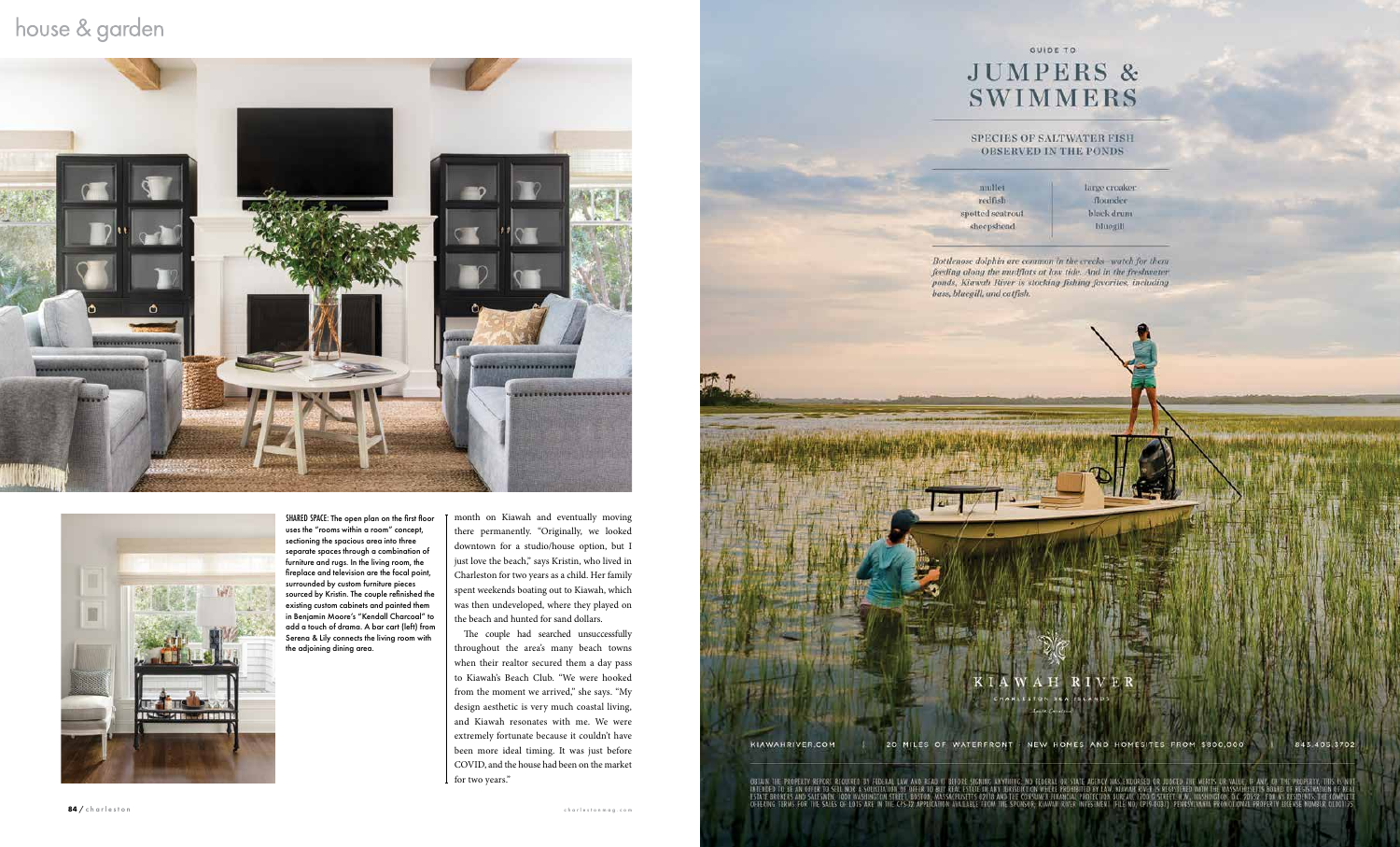#### house & garden





Today, the gated community is the perfect [ fit for Kristin and David. "We love the lifestyle here, having all the amenities at your finger tips. You don't have to leave the island or even get in your car, except to drive to the grocery store," says David. Biking, playing pickle ball, and relaxing by the pool or the ocean fill their days when they're not working. In the evenings, they grill on their deck or dine at The Beach Club's B-Liner restaurant for home, a showpiece for Kristin's work, and an





ON THE BRIGHT SIDE: Originally hidden behind a central structural wall, the light, bright sitting room welcomes visitors into the home and provides a clear contrast from the den (left). There, the couple added a wall to create a cozy space for watching television and enhanced it with a dramatic Phillip Jeffries silk raffia wallpaper in "Obsidian," custom leather coffee table, and another large photo graph by artist Ben Ham.

date nights. "We both have led rather hectic, crazy lives," says David. "Now, we're at a point where we want to slow down and relax."

For the interior designer and her partner, a former commercial real estate developer, a project house was a given. When they pur chased the 2000-era home, it was ripe for renovation. The aim was to have a space that did triple duty as a comfortable and relaxing

*The aim was to have a space that did triple duty as a comfortable and relaxing home, a showpiece for Kristin's work, and an office.*

Music. Advice. Politics. Art. charlestongrits #chsgrit @charlestongrit

 $f$   $\theta$   $\sigma$ 

Events.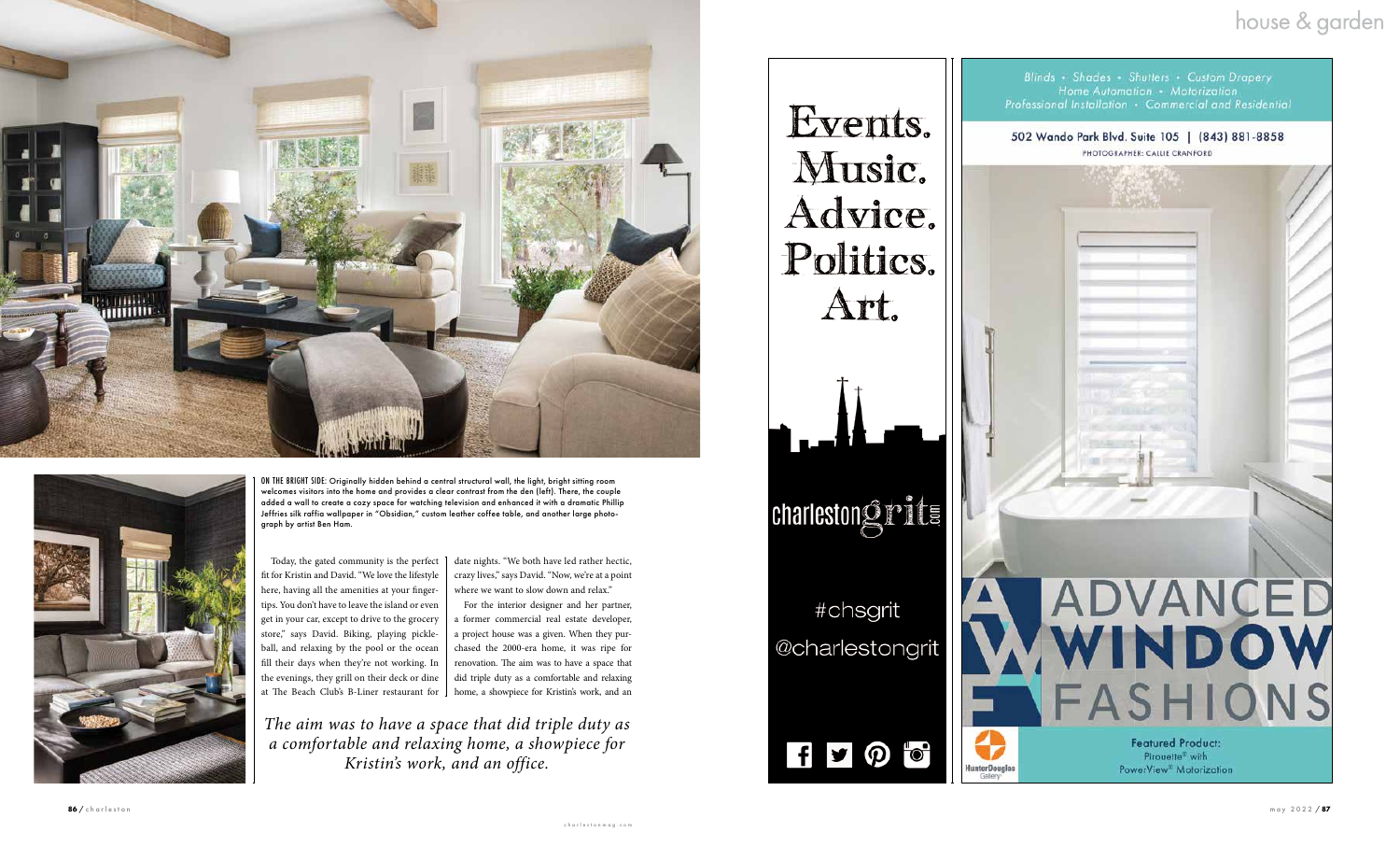



ROOMS TO GATHER: While neither consider themselves chefs, Kristin and David love to entertain, and this spa cious galley kitchen overlooking a casual dining area creates an ideal flow for enjoying food and wine with friends. Three Visual Comfort "Henry Industrial Hanging Lights" from Circa Lighting and a commissioned art piece by local artist Chelsea Goer overlook the island with its a custom marine-finished walnut countertop. Just beyond, the dining room (left) hosts a large Restoration Hardware table surrounded by Serena & Lily woven arm and side chairs.

office. "We basically stripped it down and com pletely reconfigured the layout," says David.

The result is a warm, welcoming home filled with custom art pieces that evoke the beauty of its unique maritime forest setting. An oft-used space is the cozy media room clad in a dark Phillip Jeffries silk raffia wall paper. It's segmented from the bright, openplan living area by a new wall that allows for a television on one side and art on the other. Kristin designed an extra-long custom sofa where the couple can snuggle up. Above it hangs a stunning Ben Ham photograph titled *Live Oak at Sunrise*. A second piece by the artist graces the other side of the wall, wel coming visitors into the home.

That wall addition was just one part of a large reconfiguration, which saw several structural walls removed to open up the first floor and make the space a better fit for their lifestyle and design aesthetic. Downstairs, they created three zones: a sitting room, a more casual living room with a TV over the fireplace and a conveniently located bar cart, and a dining area with a large oak table. Each space performs, whether the couple is meet ing with clients or enjoying family dinners with their combined children—two daughters (hers) and five sons (his)—when they visit.

Additionally, the kitchen was entirely redone, swapping a small, granite island with a cooktop for a large, walnut-topped island, custom-crafted



#### **OPENING SHOW WILLIAM MEISBURGER FRIDAY MAY 6**

#### **OPEN HOUSE/DROP IN MAY 2 - MAY 7**

#### REPRESENTING CONTEMPORARY LOCAL ARTISTS



#### **/ Charleston charleston charleston charleston charleston charleston charleston charleston charleston charleston charleston charleston charleston charleston charleston charleston charleston charleston charleston charleston**



#### **AND THOSE WHO WERE**

#### WE HAVE COME FULL CIRCLE

### **NEW HOME 38 QUEEN STREET ITSELF A WORK OF ART**

**MAY 2022**